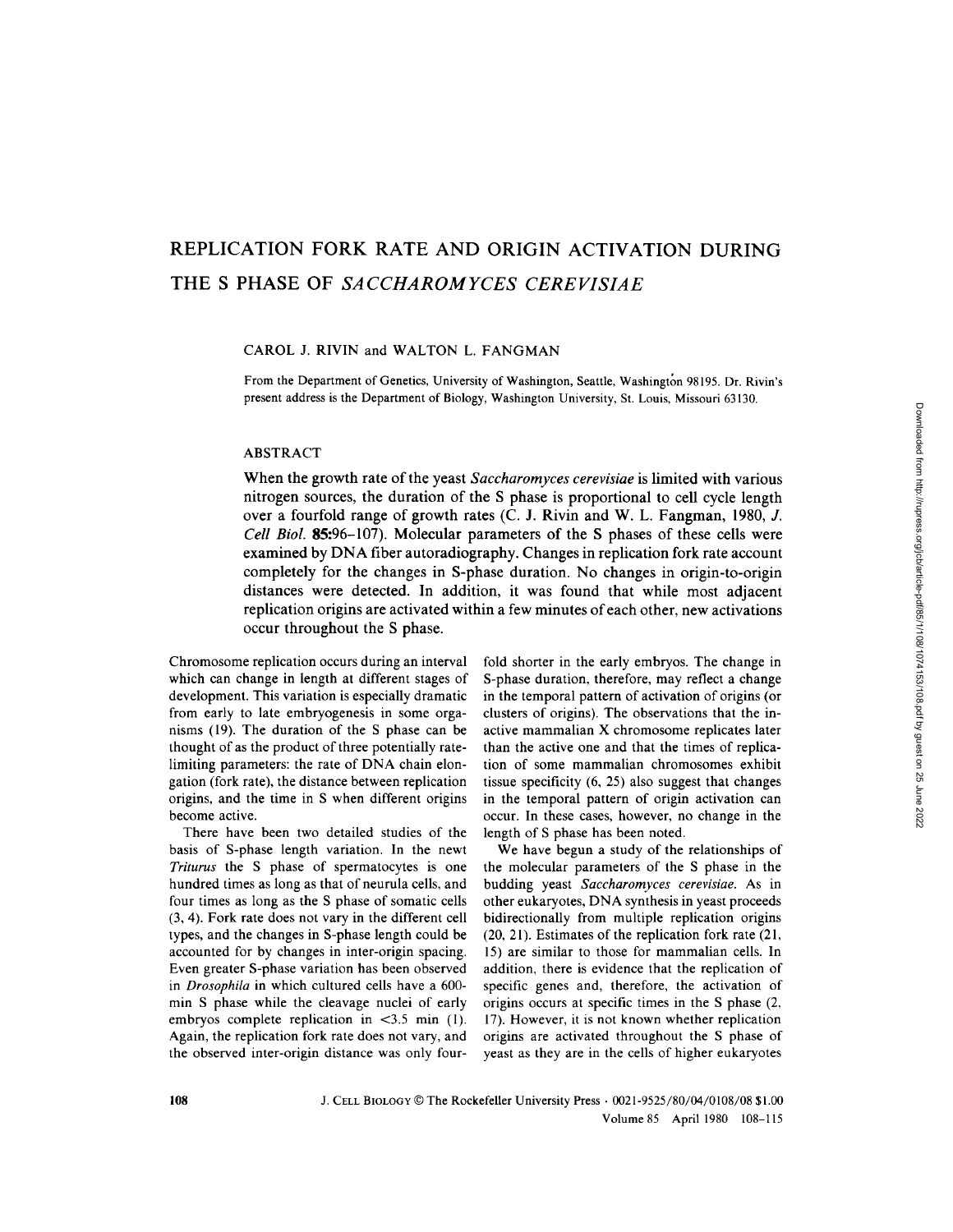(8), or only at the beginning of the S phase. In the preceding paper, we showed that S-phase duration increases as the cell cycle length increases for yeast cells growing with different sources of nitrogen (22) . The experiments reported here show that changes in replication fork rate can account quantitatively for variations in S-phase duration, and that origins are activated throughout the yeast S phase.

#### MATERIALS AND METHODS

#### Strains, Media, and Radiolabeling

Strains and media are given in the preceding paper (22) . For DNA fiber autoradiography, cells were grown in medium containing 5  $\mu$ g/ml uridine (23), pulse labeled with low specific activity [5,6- $^3$ H]uracil (8.9 Ci/mM, 100  $\mu$ Ci/ml; Amersham Corp., Arlington Heights, Ill.), washed quickly by filtration, and incubated in the same medium with fivefold higher specific activity  $[5,6^{-3}H]$ uracil (44.5 Ci/mM, 100  $\mu$ Ci/ml).

#### Preparation of Fiber Autoradiograms

Fiber autoradiograms were made following the procedure of Petes and Williamson (21) with some modifications . Labeling was stopped by adding 0.5 ml of ice-cold, 10-fold concentrated carrier cells to 0.5 ml of labeled cells and chilling in an ice slurry. The cells were then collected on a Millipore filter (Millipore Corp., Bedford, Mass.), washed twice with ice-cold glass-distilled water, resuspended in 1 ml of pretreatment buffer (0.2 M Tris, 0.1 M EDTA, 1.2 M sorbitol, pH 9.1) with 7  $\mu$ 1 2-mercaptoethanol, and allowed to stand for <sup>15</sup> min at room temperature. The cells were again collected on a filter prewashed with SCE-60 (1 Msorbitol, 0.1 M Na citrate, 0.06 MEDTA, pH <sup>8</sup> .0) and washed twice with that solution. They were then suspended in 2 ml of SCE-60 containing 50  $\mu$ l Glusulase (Endo) and 0.1 ml of 10 mg/ ml RNase for 45 min at 37°C or until spheroplasts were formed. Spheroplasts were collected by centrifugation for 10 min at  $2 \times$ <sup>10</sup>' rpm. The spheroplasts were twice resuspended in SCE-60 and pelleted, the supernate was drained, and the pellet was dispersed in the little remaining liquid. 5  $\mu$ l of the RNase solution and  $5 \mu$ l of 5% sodium dodecylsarkosinate were placed in a drop on a subbed slide, and  $5 \mu$ l of the spheroplast suspension was added to it After lysis, the drop was slowly and smoothly spread across the slide with a glass rod, using a sinusoidal motion. <sup>10</sup> slides could be made from the original 0.5-ml culture sample in this way. The slides were air dried thoroughly and then immersed for <sup>5</sup> min in ice-cold 5% TCA. They were then washed twice with 5% TCA and twice in ice-cold 95% ethanol. When dry, the slides were coated with Kodak NTB-2 nuclear track emulsion diluted 1:1 with water. The autoradiograms were stored at  $5^{\circ}$ C over dessicant in light-tight boxes for 6-7 mo. The slides were developed in 1:2 Dektol (Kodak) and fixed in Kodak Rapid Fixer. Tracks of silver grains were measured with an ocular micrometer at  $\times$  800.

#### RESULTS

### Fork Rate Changes and Origin Spacing

A comparison was made of the fork rates in cultures of S. cerevisiae strain A364A using ammonia, glutamine, threonine, or proline as the sole source of nitrogen at 30°C. The cultures had population doubling times of 105, 105, 325, and 380 min, respectively, and in each culture S phase occupies about half of the cell cycle time (22) . The fork rate was measured by pulse labeling the asynchronous cultures with  $[{}^3H]$ uracil, preparing DNA fiber autoradiograms, and measuring the length of tracks of silver grains (12) . When labeling was conducted in the presence of the DNA synthesis inhibitor hydroxyurea, such tracks were absent. To ensure that measurements were made on tracks from forks which were active throughout the labeling period, cultures were pulsed with a low specific activity radiolabel followed by a pulse at fivefold higher specific activity (Materials and Methods). The autoradiographic tracks of higher grain density (Fig.  $1a$ ) were measured to determine fork rates. Several different lengths of the two pulses were used for each growth condition, to increase the chance of finding dense grain tracks long enough to measure but not so long as to have resulted from the fusion of forks from adjacent origins (Fig.  $2$ ).

To be acceptable for a fork rate measurement, a densely labeled track had to be contiguous with a track of lighter density on one side but not the other. Dense tracks that terminated a linear array were not scored. These criteria minimize the possibility of including measurements of ambiguous autoradiographic patterns in the data (13). The length distributions of high specific activity tracks from ammonia, glutamine, threonine, and proline cultures are presented in Fig . 3 . For cultures grown in ammonia or glutamine, the track length is proportional to the pulse time for labeling periods from 2 to 10 min, indicating that the uptake of the high specific activity label occurred without appreciable lag. When the mean track length is divided by the pulse time, these experiments give a fork rate of  $\sim$ 2.1  $\mu$ m/min for both culture conditions. Cells using threonine as a nitrogen source had a growth rate one half that of the cells in



FIGURE <sup>l</sup> Diagram of DNA fiber autoradiographic patterns. The dots represent silver grains produced in the photographic emulsion by exposure to DNA labeled with a low specific activity then a high specific activity  $[$ <sup>3</sup>H]uracil pulse. See text for explanations of intervals  $a$ ,  $b, c,$  and  $d$ .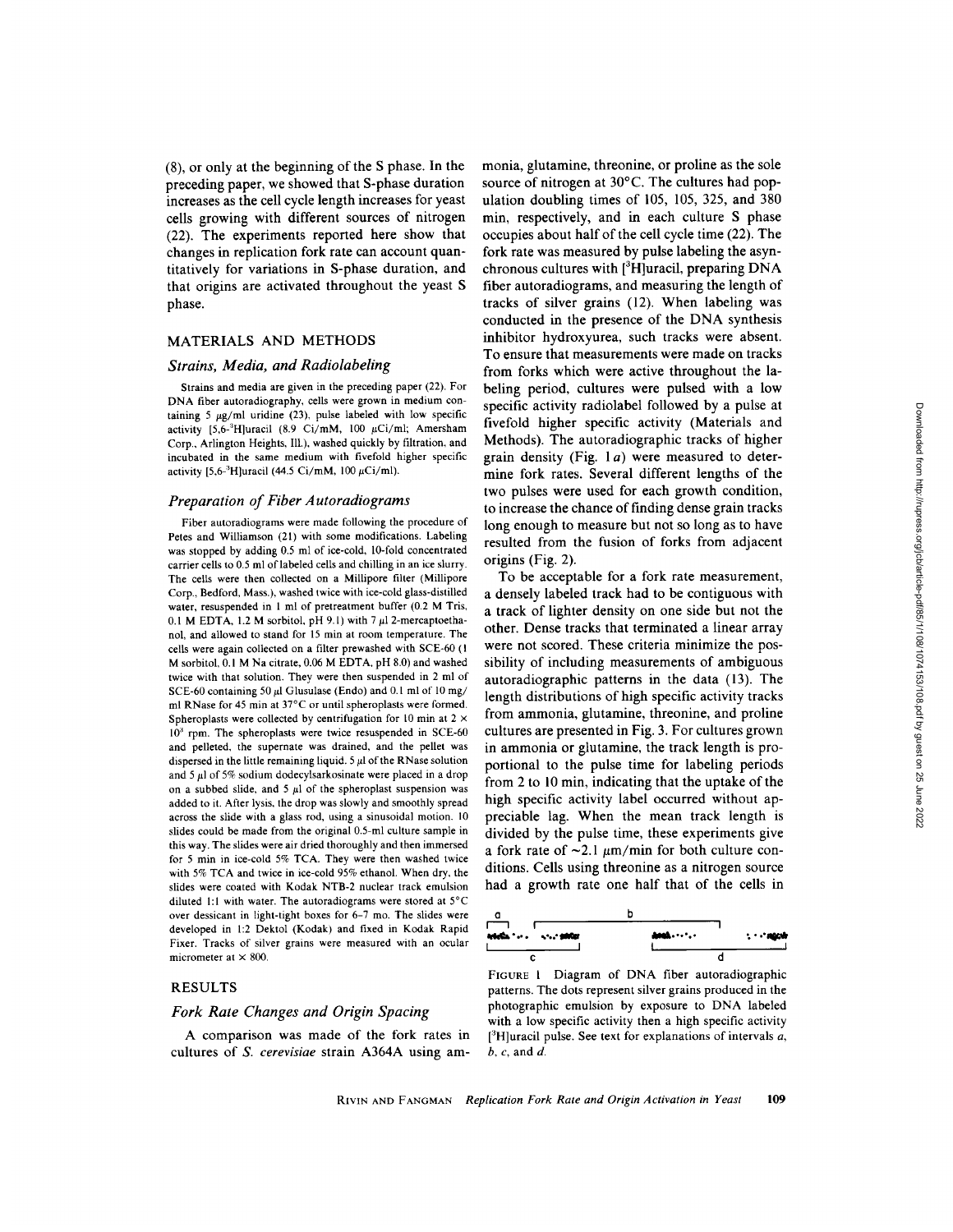

FIGURE <sup>2</sup> DNA fiber autoradiograms prepared from cultures exposed to <sup>a</sup> pulse of low specific activity [3Hluracil followed by <sup>a</sup> pulse at high specific activity . The nitrogen source of the culture and the length of the high specific activity pulse are given. (a) Ammonia medium, 5-min pulse; (b) glutamine medium, 5-min pulse; (c) proline medium, 20-min pulse; (d) adjacent replicons (glutamine medium, 2-min pulse) . The brackets  $c$  and  $d$  indicate lengths of DNA synthesized from two adjacent origins (see text). In each case, the horizontal bar represents  $10 \mu m$ .

ammonia or glutamine medium. Data from DNA molecules pulse labeled for 8 and 12 min in threonine medium revealed that the fork rate (0.98  $\mu$ m/min) was also about one half that of cells in the better nitrogen sources. Experiments on cells growing in proline medium showed that both growth rate and fork rate ( $0.56 \mu$ m/min) are about fourfold lower than in the best media. These results are summarized in Table I.

To determine the distance between origins, a more complex autoradiographic pattern was scored. Fig. 2 shows the pattern formed by adjacent bidirectional replicons during a low to high specific activity pulse sequence. A replication origin is taken to be the center of the symmetrical light-dense labeled figures which reveal bidirectional replication. The distance between the centers of such patterns (Fig.  $1 b$ ) was measured for replicating DNA from the fastest (glutamine medium) and slowest (proline medium) growing cultures. The data (Fig. 4) show that inter-origin distances cover a broad range, but that in both media most center-to-center distances are between 25 and 45  $\mu$ m.

### Activation of Adjacent Origins

The relative times of activation of adjacent origins can be measured if we assume that chain elongation from an origin occurs at a constant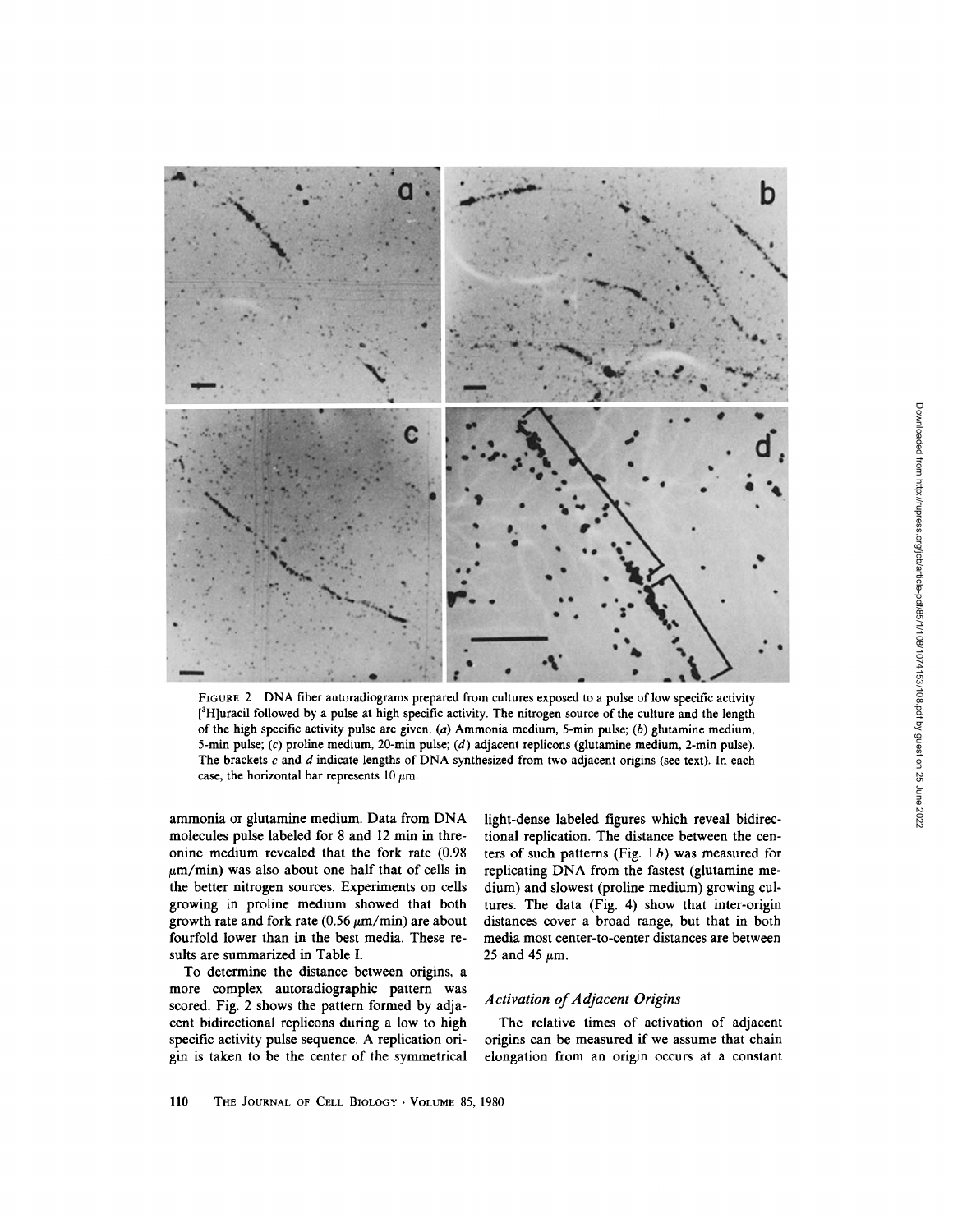

FIGURE <sup>3</sup> Track length distributions from pulse labeling of cells growing in four media. A364A cells grown in four nitrogen sources at  $30^{\circ}$ C were given a pulse of low specific activity  $[3H]$ uracil, followed by high specific activity pulses of various lengths. The high-density grain tracks from each pulse length were measured to obtain the fork rate in the different growth conditions . The track length measurements are plotted in 2.5- $\mu$ m intervals. (A) Ammonia medium (doubling time 105 min); pulse lengths: 5 min (-) and 10 min (---). (B) Glutamine medium (doubling time 105 min); pulse lengths: 4 min ( $\cdots$ ), 6 min (--), and 10 min  $(--,-)$ . (C) Threonine medium (doubling time 235 min); pulse lengths: 8 min  $(-)$  and 12 min  $(--)-$ . (D) Proline medium (doubling time 380 min); pulse lengths: 10 min  $(\cdot \cdot \cdot)$ , 15 min  $(-)$ , and 20 min  $(--)-$ .

| Nitrogen source |               |                           |             | Relative   |                 |
|-----------------|---------------|---------------------------|-------------|------------|-----------------|
|                 | Doubling time | No. of tracks<br>measured | Fork rate   | Fork rate* | Growth<br>ratet |
|                 | min           |                           | $\mu m/min$ |            |                 |
| Ammonia         | 105           | 254                       | 2.13        |            |                 |
| Glutamine       | 105           | 393                       | 2.04        | 0.96       |                 |
| Threonine       | 235           | 176                       | 0.98        | 0.46       | 0.45            |
| Proline         | 380           | 317                       | 0.56        | 0.26       | 0.28            |

TABLE <sup>I</sup> Replication Fork Rates for Cells Growing with Various Nitrogen Sources

The mean fork rate was determined by dividing the average track length by the length of the pulse (see Fig. 2).

" Fork rate relative to that of cells in ammonia medium.

\$ Doubling time of cells in ammonia medium divided by doubling time of cells in media containing the other nitrogen sources.

rate, and that the size of each bidirectional pattern reflects how long replication forks have been active (7). Such measurements were made with asynchronous populations of cells growing in both glutamine and proline media. The length of DNA synthesized from each origin was measured for pairs of adjacent origins (Fig. 1 $c$  and  $d$ , and Fig.  $2 d$ ). In Fig. 5A the pairs of values are plotted, with  $c$  being the shorter length for each pair, and  $d$  the longer one. As the measurements are precise to about  $\pm 1 \mu m$ , about two-thirds of the pairs of values differ significantly from equality. When a length value is divided by twice the fork rate, the time elapsed since activation of an origin is ob-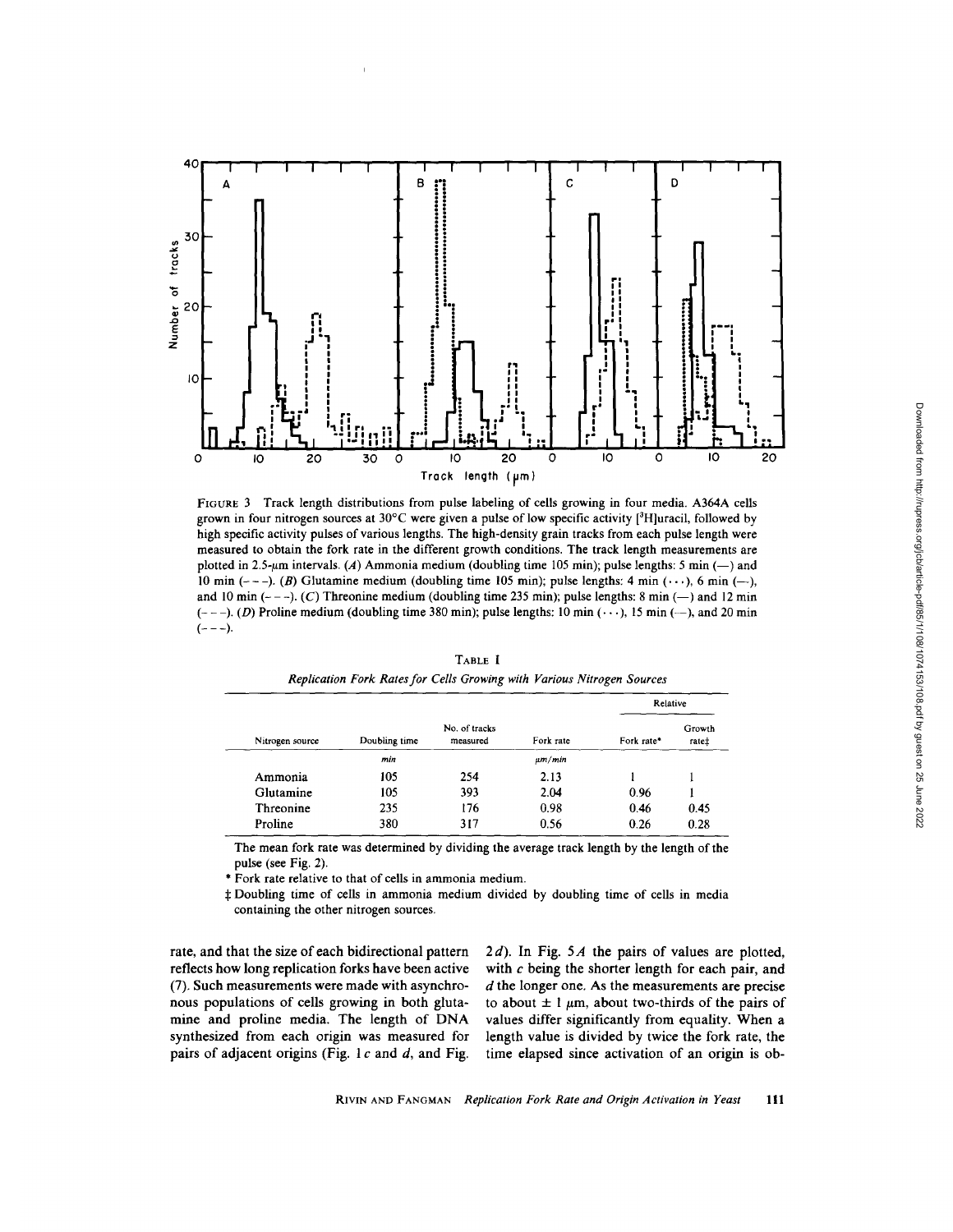

FIGURE 4 Inter-origin spacing for cells growing with glutamine or proline. The distances between adjacent origins were measured in autoradiograms prepared from cells grown in glutamine  $(-)$  or proline  $(--)$ . The center of symmetry of a bidirectional replication pattern was taken to represent an origin. The measurements are plotted in  $6-\mu m$  intervals.

tained. The difference between activation times for adjacent origins is shown in Fig.  $5B$ . The data show that less than a few minutes elapse between activations of most adjacent origins. Nevertheless, in both cultures activation of adjacent origins may be separated by as much as 20 min. Because the S phase is a total of 50 min for cells growing with glutamine at  $30^{\circ}$ C (22), the data suggest that origin activation can take place over about half of the S phase. The data are not sufficient to determine whether glutamine- and proline-grown cells differ in the temporal pattern of origin activation.

#### Constancy of the Fork Rate during S Phase

We showed in the preceding paper that when yeast cells growing with a particular nitrogen source are synchronized at the G1/S phase boundary, they complete the subsequent synchronous S phase in the same length of time as cells in steadystate growth in the same nitrogen source (22) . This apparent equivalence makes it possible to examine the temporal structure of the S phase. Fiber autoradiograms were prepared from glutamine-grown cells undergoing a synchronous S phase to learn  $(a)$  whether changes in the fork rate occur during the S phase, and  $(b)$  whether new origin activations take place throughout the S phase. Synchrony was achieved by blocking a temperature-sensitive DNA synthesis initiation mutant (strain 4008,  $cdc$ 7-4) first with  $\alpha$ -factor, a mating pheromone, at 23°C, and then by exposure of the restrictive temperature,  $36^{\circ}$ C (22). S phase was then allowed to take place in the presence of low specific activity  $[{}^3H]$ uracil by transferring the cells back to 23 $^{\circ}$ C. At times corresponding to early, middle, and late S phase (Fig. 6), samples of cells were placed in medium containing high specific activity  $[{}^3H]$ uracil for 10 min and then processed for autoradiography.

The track length distributions for the three samples (Fig. 7) are very similar with a mean value of  $\sim$ 1.2  $\mu$ m/min, indicating that the fork rate does not change appreciably during the course of S



FIGURE 5 Difference in activation time of adjacent origins. (A) The lengths of pairs of adjacent bidirectional replication patterns are plotted such that  $c$  is always the shorter length of the pair, and  $d$  is the longer one (see Fig. 1) . Pairs with equal lengths would fall on the dashed line. ( $\bullet$ ) Glutamine-grown cells; ( $\triangle$ ) Proline-grown cells.  $(B)$  The minutes elapsed between activation of one origin  $(d)$  and the adjacent one  $(c)$  are given in 2-min intervals for glutamine-  $(-)$  and proline-grown  $(--)$  cells. The length of time that an origin had been active was determined by measuring the length of the bidirectional pattern and dividing this by twice the fork rate

Downloaded from http://rupress.org/jcb/article-pdf/85/1/108/1074153/108.pdf by guest on 25 June 2022

Downloaded from http://rupress.org/jcb/article-pdf/85/1/108/1074153/108.pdf by guest on 25 June 2022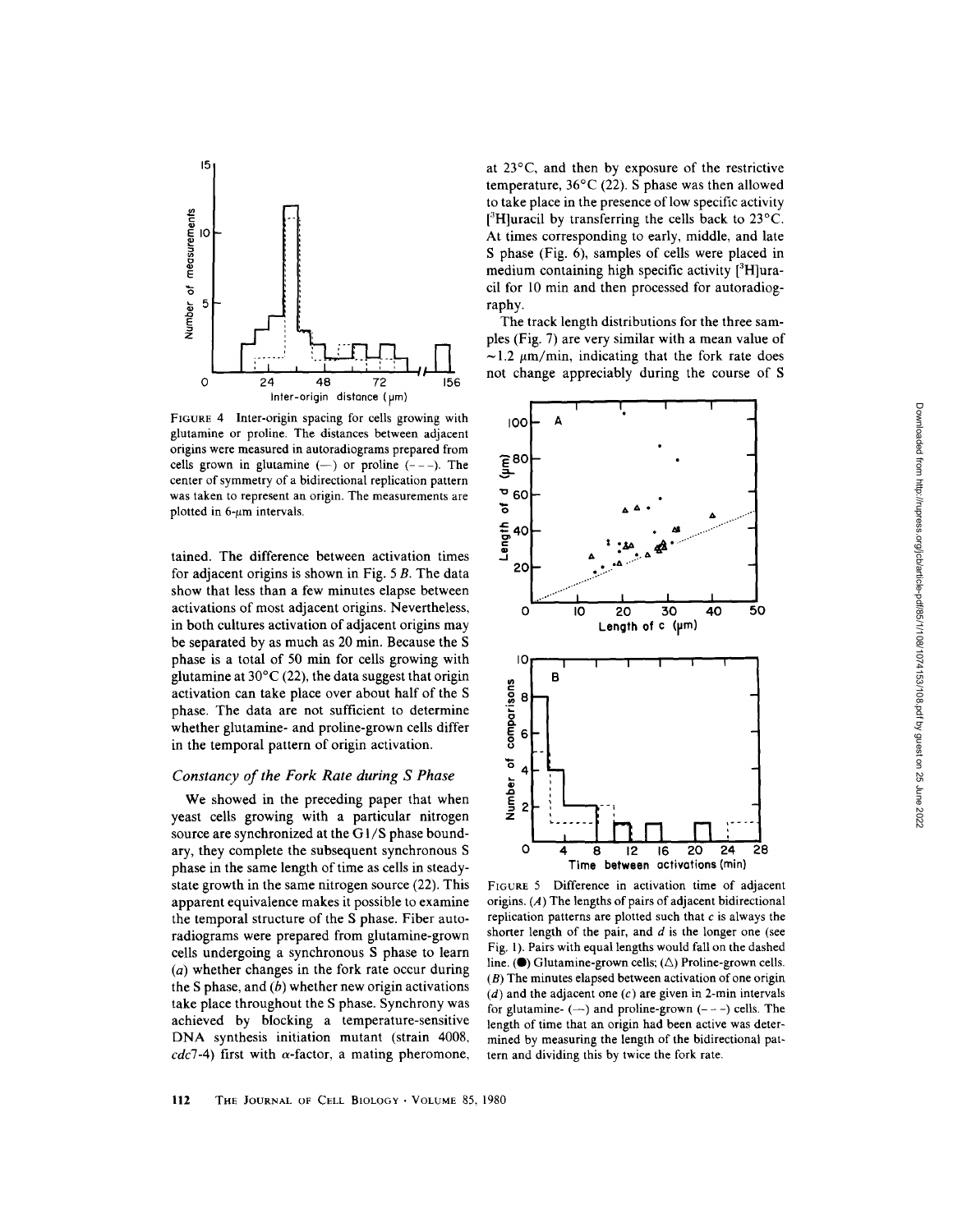FIGURE 7 Constancy of fork rate during a synchronous

phase. Allowing for the difference in temperature, the fork rate in synchronized cells  $(23^{\circ}C)$  is about the same as that in unsynchronized cells  $(2.1 \mu m)$ min at 30°C). Although the new origin activation patterns observed in these experiments were ambiguous because of the aggregation of labeled molecules, the constancy of the fork rate and the constancy of the rate of replication (Fig. 6, and Fig. 6 of reference 22) lead to the conclusion that origins are activated throughout the S phase (see Discussion).

## DISCUSSION

Replication fork rate has been observed to change as much as two- to 3fold during the S phase in some mammalian cells growing in culture but not in others (e.g., references 16 and 11). Measurements made with synchronized yeast cells grown in glutamine medium showed that the fork rate stays constant throughout the S phase (Figs. 6 and 7) . However, when cells are grown at different rates using various nitrogen sources, the rate of fork movement is characteristic of the growth rate (Fig. 3 and Table I). The best nitrogen sources, glutamine and ammonia, gave fork rates of  $\sim 2.1$  $\mu$ m/min at 30°C. Threonine medium gave a fork rate of  $\sim$ 1  $\mu$ m/min, and proline medium gave a fork rate of 0.56  $\mu$ m/min. As the fork rates are



FIGURE <sup>6</sup> Incorporation of radiolabel into DNA during a synchronous S phase. Cells of strain 4008 (cdc 7-4) growing in glutamine medium (doubling time 190 min at 23 $^{\circ}$ C) were synchronized by exposure to  $\alpha$ -factor for one generation time at 23°C, then transferred to medium without  $\alpha$ -factor at 36°C (22). After 100 min at 36°C, low specific activity  $[{}^3H]$ uracil was added. 10 min later, the cells were shifted to 23°C, allowing S phase to begin. At three times during the synchronized S phase, samples were removed (bars in the figure), labeled at high specific activity for <sup>10</sup> min, and DNA fiber autoradiograms were prepared.



10

Track length (µm)

15

 $15$ 

 $\frac{t \cdot \alpha}{\alpha}$ 

Number of

O

5

inversely proportional to the length of S in these cultures (22), fork rate variation can account entirely for the S-phase variation observed during nitrogen-limited growth. These results contrast with earlier studies of S-phase length variation where only changes in origin spacing were observed  $(3, 4, 1)$ . Therefore, the length of the S phase can be changed in at least two different ways.

We are unable to say how the nitrogen-limited growth affects fork movement. This complex process involves a large number of nitrogenous compounds including many proteins, the deoxyribonucleotide triphosphates, and ATP. It seems unlikely that changes in the rate of protein synthesis directly cause fork rate changes since the cell cycle data for yeast growing slowly because of sublethal amounts of cycloheximide are not consistent with the occurrence of S-phase expansion (9). One possible explanation is that both ATP and deoxyribonucleoside triphosphate pool sizes are decreased in the nitrogen-limited cells, as this condition induces purine-degrading enzymes in S. cerevisiae  $(5).$ 

Differences in replication origin spacings were not observed for yeast cells grown in glutamine or proline (Fig. 4), although the S-phase length dif-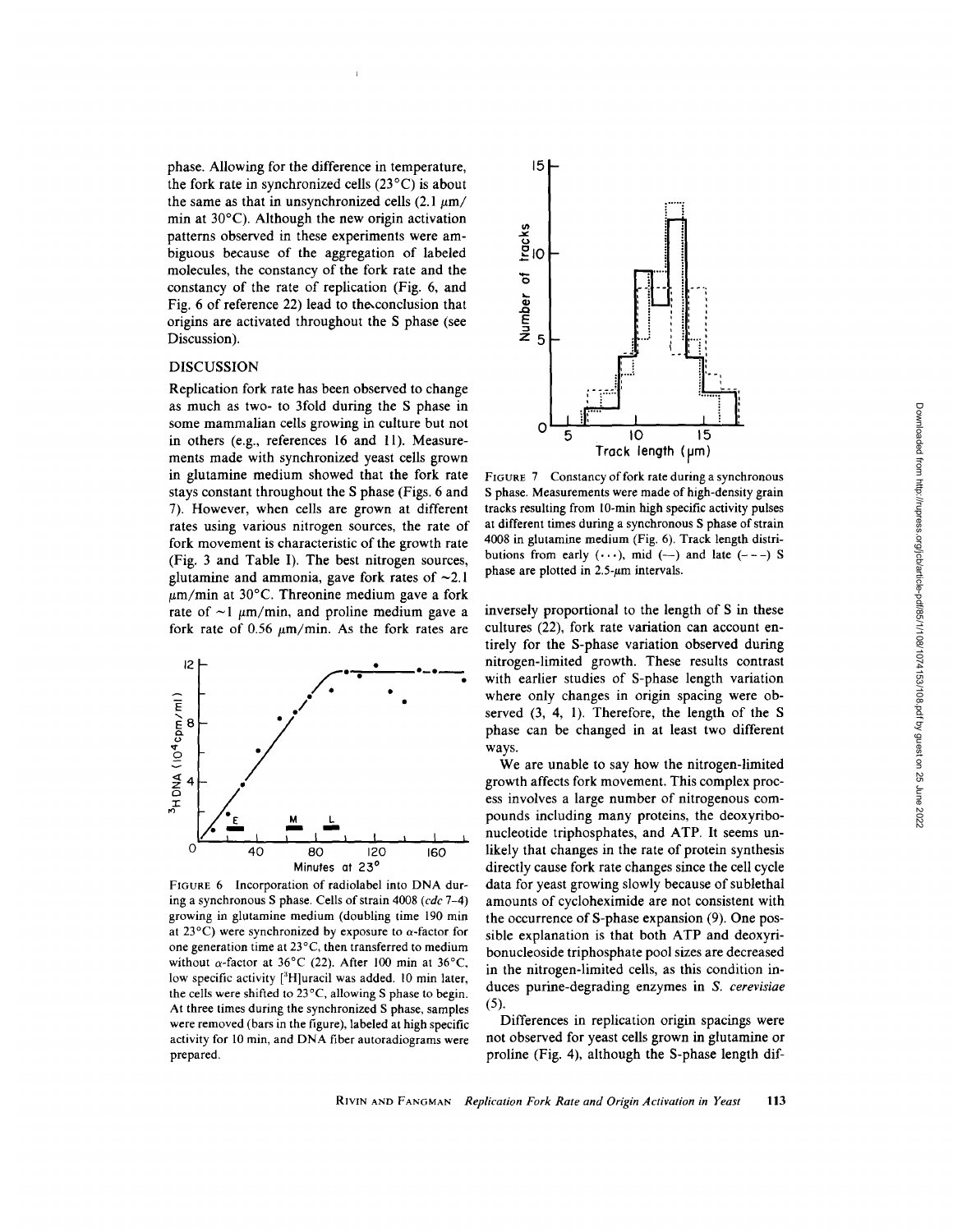fers fourfold between these culture conditions . In both cultures, the distribution was broad with a maximum at 30  $\mu$ m, a value in good agreement with other autoradiographic measurements of inter-origin spacing in yeast (21) . We did not observe the two clusters of origin spacings, at  $\sim$ 15 and 30  $\mu$ m, which have been seen by electron microscopy (20; C. Newlon, personal communication).

The extreme ends of the inter-origin distance distribution may be under-represented in the data. Closely spaced origins are difficult to distinguish by autoradiography; converging forks from origins which are only a few microns apart would fuse during the labeling sequence. Very closely spaced origins ( $\sim$ 0.3  $\mu$ m) have been observed for insect (1, 26) and sea urchin embryos (18) by electron microscopy . Electron microscope analysis of replicating yeast DNA has revealed that a few percent of inter-origin distances are  $2-3 \mu m$  (C. Newlon, personal communication). Distantly spaced origins are likely to be separated by strand breakage. However, the distribution of spacings up to 70  $\mu$ m cannot be greatly underestimated because only 15% of the origin pairs measured were spaced  $>70 \mu m$  apart, while 45% of DNA fibers spread from fully labeled cells were greater than this length. As only 3% of fully labeled DNA fibers were  $>180 \mu m$ , very widely spaced origins, or clusters of origins, would not be detected.

Based on observed inter-origin spacings, there are at least 150 origins in the S. cerevisiae genome (20, 21). It has not been demonstrated whether, as in higher eukaryotes, different yeast origins initiate replication throughout the S phase. Because protein synthesis is not required to complete the S phase in yeast (24, 10), it has been suggested that most origins may initiate early (21) . We measured the size of the autoradiographic patterns produced by pairs of adjacent origins as an index of the relative times of activation. As in mammalian DNA (7, 14), most adjacent origins start synthesis within a brief period. However, activation of some adjacent origins appears to be separated by 10-20 min (Fig. 5), or up to almost one-half the duration of the S phase of glutamine-grown cells.

Although alternative explanations of the autoradiographic patterns are possible (12, 13), the existence of temporally staggered origin activations is supported by other observations on glutamine-grown cells: (a) Most origin spacings are  $<$ 40  $\mu$ m (Fig. 4). This value is in agreement with data for cells grown on ammonia (20, 21) and on proline (Fig. 4). (b) The average fork rate is  $1.2$   $\mu$ m/min at 23°C (Fig. 7). With bidirectional replication, most early activated forks should meet and cease replication in  $\sim$ 15 min. (c) At 23°C, the synchronous S phase is  $\sim$ 100 min in length (Fig. 6) and appears to be equivalent to the asynchronous <sup>S</sup> phase (22) . The total rate of DNA synthesis is approximately constant throughout the synchronous S phase (Fig. 6, and Fig. 6 of reference 22). This rate must be maintained (after <sup>15</sup> min) either by a large increase in the replication fork rate or by new origin activations. Because the replication fork rate does not change from early to mid to late S phase in the synchronized cells (Fig. 7), we conclude that there are new activations throughout the yeast S phase

Two features of origin activation follow from this conclusion and existing data . First, because specific genes are known to replicate in an ordered sequence (2, 17), origins must be activated according to a temporal program. Second, because S phase is completed in the presence of cycloheximide (24, 10), activation of origins late in S phase does not require protein synthesis. These late activations must be accomplished by proteins synthesized before the S phase. The temporal program itself may be provided by some other molecules, perhaps origin-specific RNAs synthesized in response to the replication of "early" DNA sequences

If origins activated in late S phase are located between closely spaced origins  $( $40 \mu m$ ) which$ are activated early, then specific termination sites for early replication forks must exist. So far, early fork termination has not been detected by DNA fiber autoradiography experiments, or by sedimentation analysis of nascent DNA (15). Alternatively, the late activations may occur in regions of chromosomes different from those regions that are activated early.

In summary, changes in replication fork rate can account quantitatively for changes in the duration of the S phase in yeast cells growing with different nitrogen sources. Nevertheless, because origins are activated throughout the S phase, the possibility that there are also changes in the number of active origins or in the temporal pattern of origin activation cannot be eliminated .

We thank Drs. B. Brewer, C. Newlon, T. Petes, D. Williamson, and V. Zakian for very helpful comments and suggestions on the manuscript.

This work was supported by grants from the National Institutes of Health and the American Cancer Society.